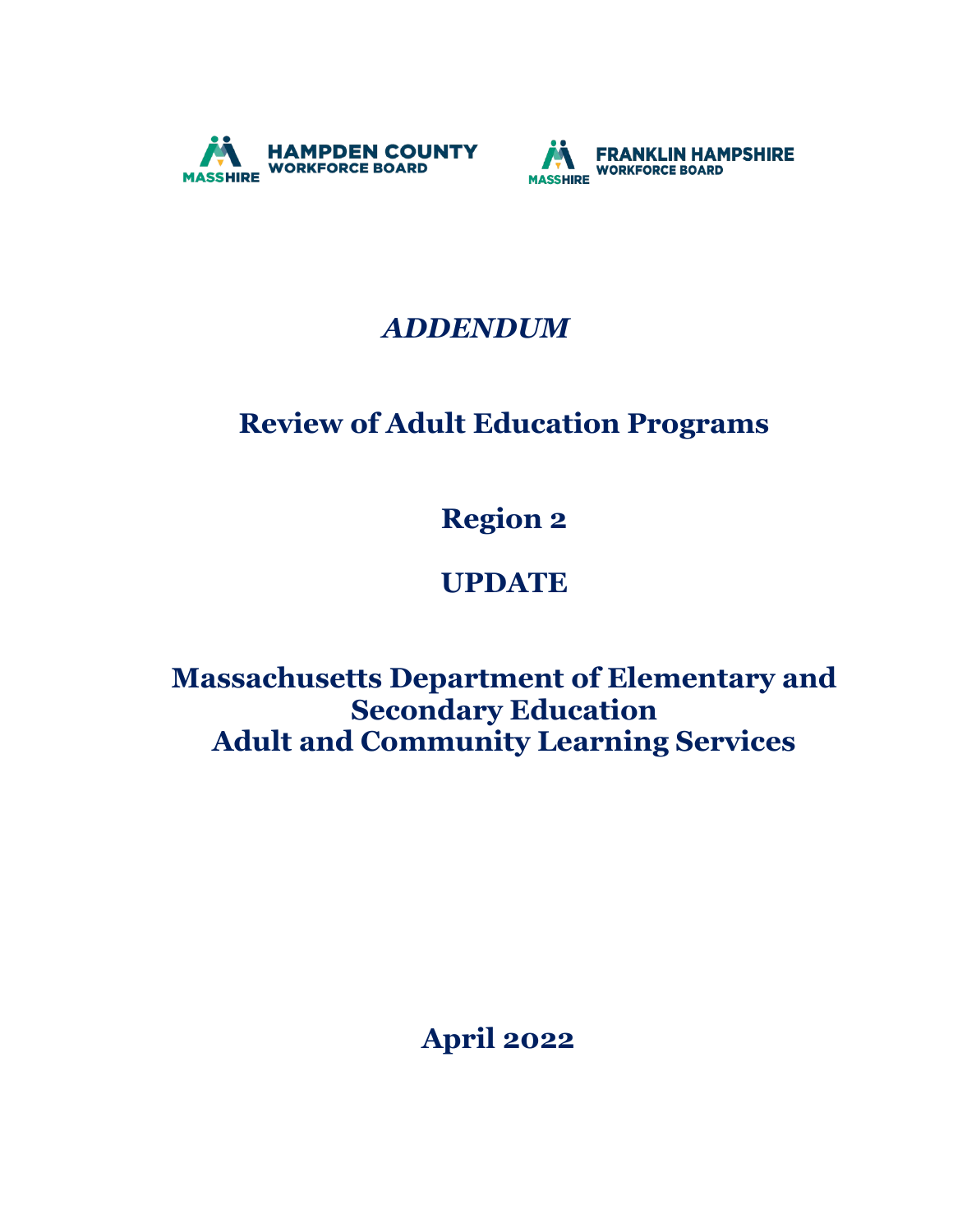The **ADDENDUM UPDATE Review of Adult Education Programs** in Region 2 is a part of the on-going implementation of the Regional Planning strategies and goals codified in the **Pioneer Valley Labor Market Blueprint- 2018-2022,** and the **Updated Blueprint (September 2020)** produced by the MassHire Workforce Boards of Hampden and Franklin Hampshire Counties.

The ADDENDUM Review was produced by the Adult Education programs in Region 2, with the guidance and support of staff at MHHCWB and Judith Roberts, Executive Director, The Literacy Project.

The MassHire Workforce Boards currently receive funding to support their Regional Planning work from the Massachusetts Executive Office of Labor and Workforce Development (EOLWD).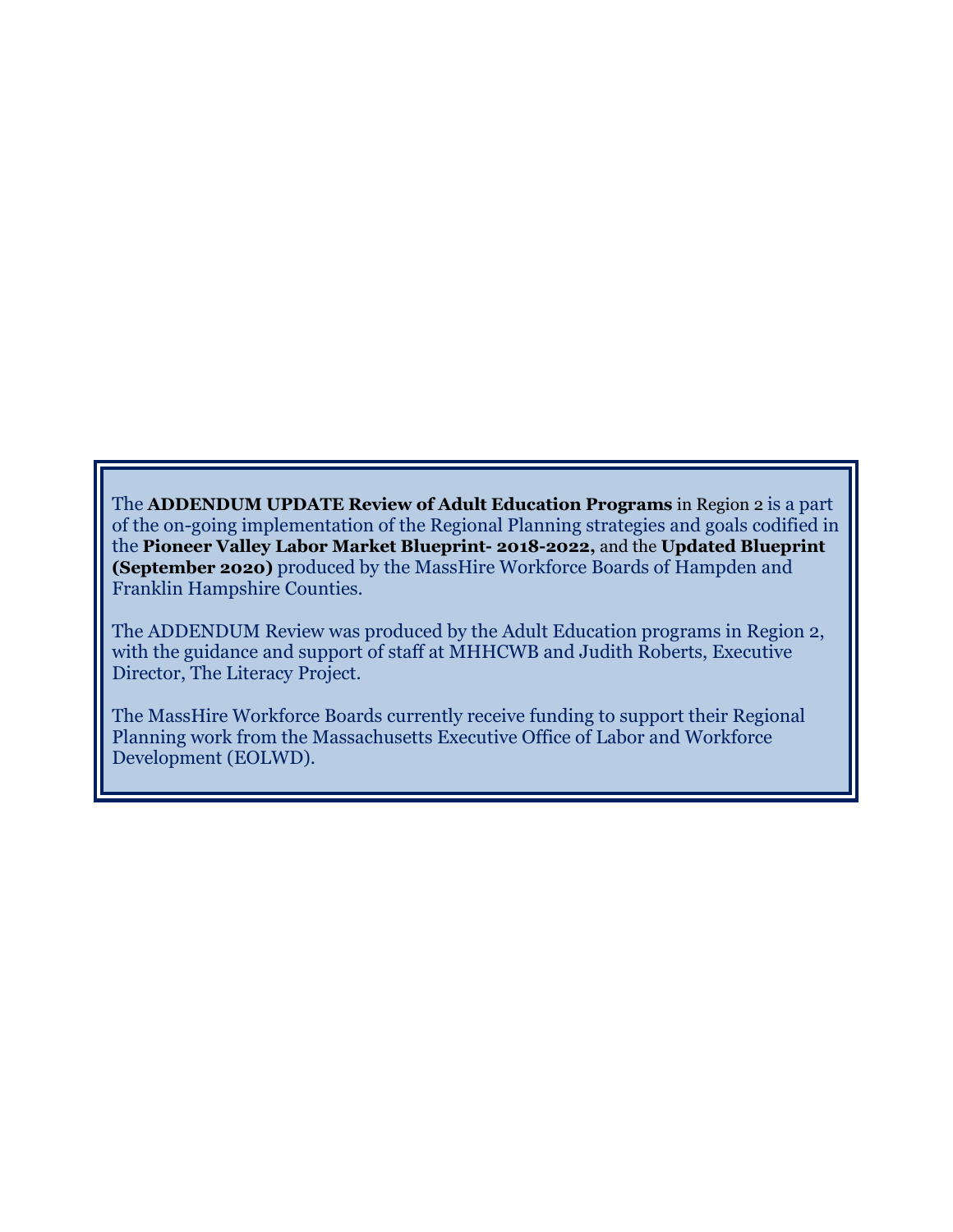## **OVERVIEW**

The **ADDENDUM UPDATE** *Review of the Adult Education Programs* in Region 2 (Hampden and Franklin Hampshire Counties) that are funded through the Department of Elementary and Secondary Education's Adult and Community Learning Services (DESE/ACLS) is part of the implementation of the Goals and Strategies contained in the *Pioneer Valley Labor Market Blueprint-2018- 2022*, and the *Updated Blueprint* (September 2020).

The Review provides UPDATED FY 2022 **Capacity Data** on the Adult Education programs in Region 2, and the summary Employment Status of the **Enrolled** Learners for FY 2021. This data is a critical part of our continued regional collaborative work to strengthen the infrastructure and capacity of the Adult Education programs to continue to provide high quality educational programs, career pathway guidance, and an array of services and supports to ensure program completion and a successful transition to college and career opportunities.

The **Observations** in the ADDENDUM UPDATE summarize the updated data points, share programmatic and operational similarities of the regional AE programs, identify specialized programs that target selected learner populations, and provide guidance to the AE programs to support their programs and activities to ensure personal and career success for their learners

The UPDATED Review provides program operators and practitioners with opportunities for collaborative dialogue and decision-making that result in the development and implementation of innovative programming moving forward.

The **Addendum UPDATE Review** can be viewed on the websites of the MassHire Franklin Hampshire Workforce Board at <https://www.masshirefhwb.org/>[.org/](http://franklinhampshirereb.org/) and the MassHire Hampden County Workforce Board Inc. at [http://masshirehcwb.com/.](http://masshirehcwb.com/)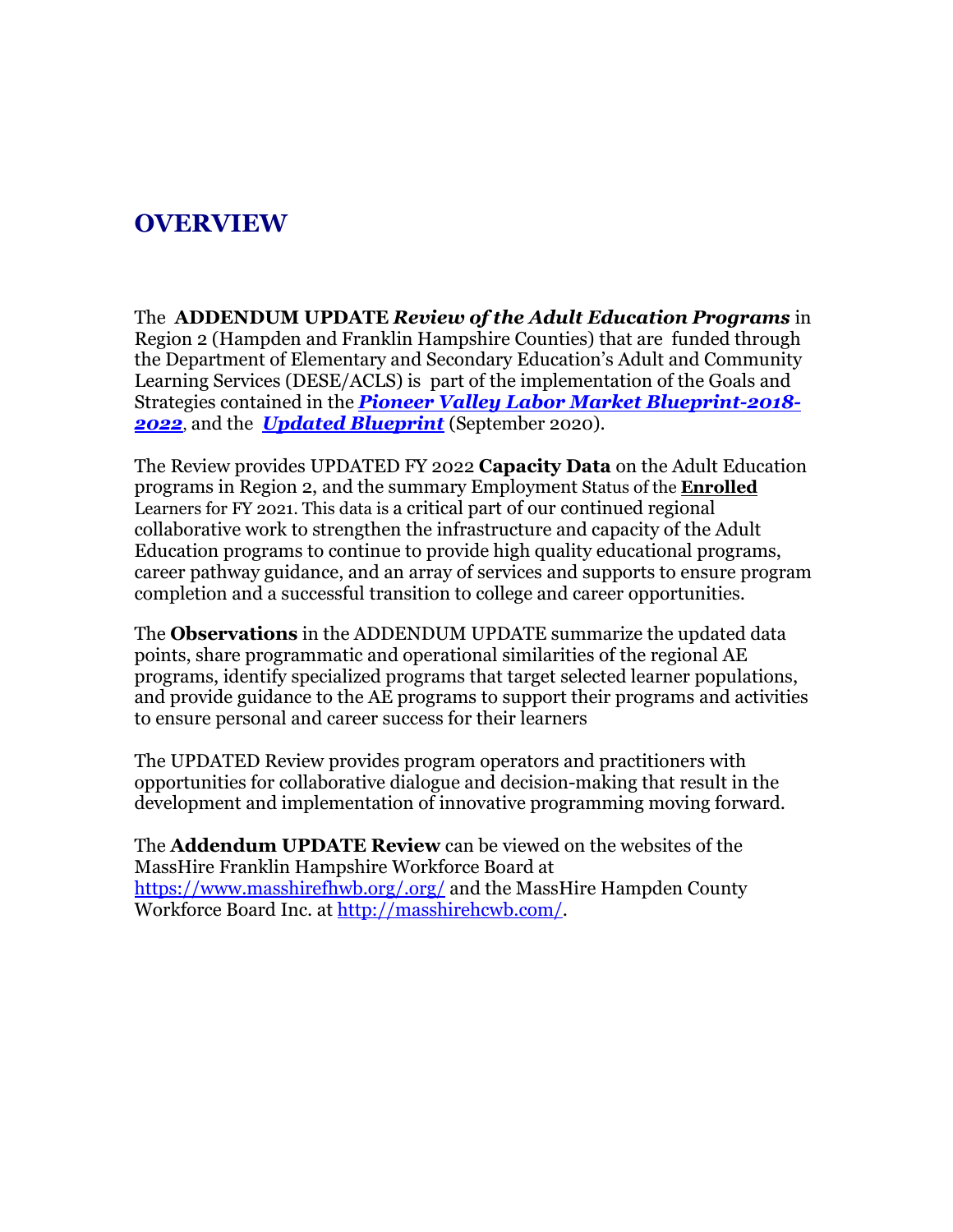



## **Review of Department of Elementary and Secondary Education**

### **Adult and Community Learning Services**

#### **Adult Education Programs**

### **Region 2**

### **UPDATED- April 1, 2022**

#### **I. INTRODUCTION**

The MassHire Hampden and Franklin Hampshire Workforce Boards, in collaboration with the Massachusetts Workforce Skills Cabinet which consists of the MA Secretaries of Housing and Economic Development, Labor and Workforce Development, and Education, are leading a five-year Pioneer Valley Regional Planning process which began in April 2017 and resulted in the June 2018 publication of the *Pioneer Valley Labor Market Blueprint- 2018-2022* ("Blueprint").

As part of implementing the Goals and Strategies in the Blueprint, the workforce boards constituted an **Educator Work Group** that worked with Springfield Technical Community College (STCC), Holyoke Community College (HCC), Greenfield Community College (GCC), Westfield State University, and the region's vocational technical high schools to identify the current technical programs and courses of study, both credit and non-credit, offered at the community colleges and technical high school, to ascertain their association with the priority and other critical industries and occupational groupings identified in the Pioneer Valley Labor Market Blueprint.

#### **II. BACKGROUND**

In October 2019, the Educator Work Group produced the *Summary of the Technical Programs Conducted at the Community Colleges, Vocational Technical High Schools and Westfield State University.* This Report analyzed the programs and courses offered at the respective educational institutions and their alignment with the priority occupational groupings in the priority and other critical industries codified in the Blueprint.

In March 2020, the Educator Work Group produced the *Addendum to Summary of Technical Programs at the Regional Community Colleges and Westfield State University: Program Enrollment and Enrollment vs. Program Capacity* as a follow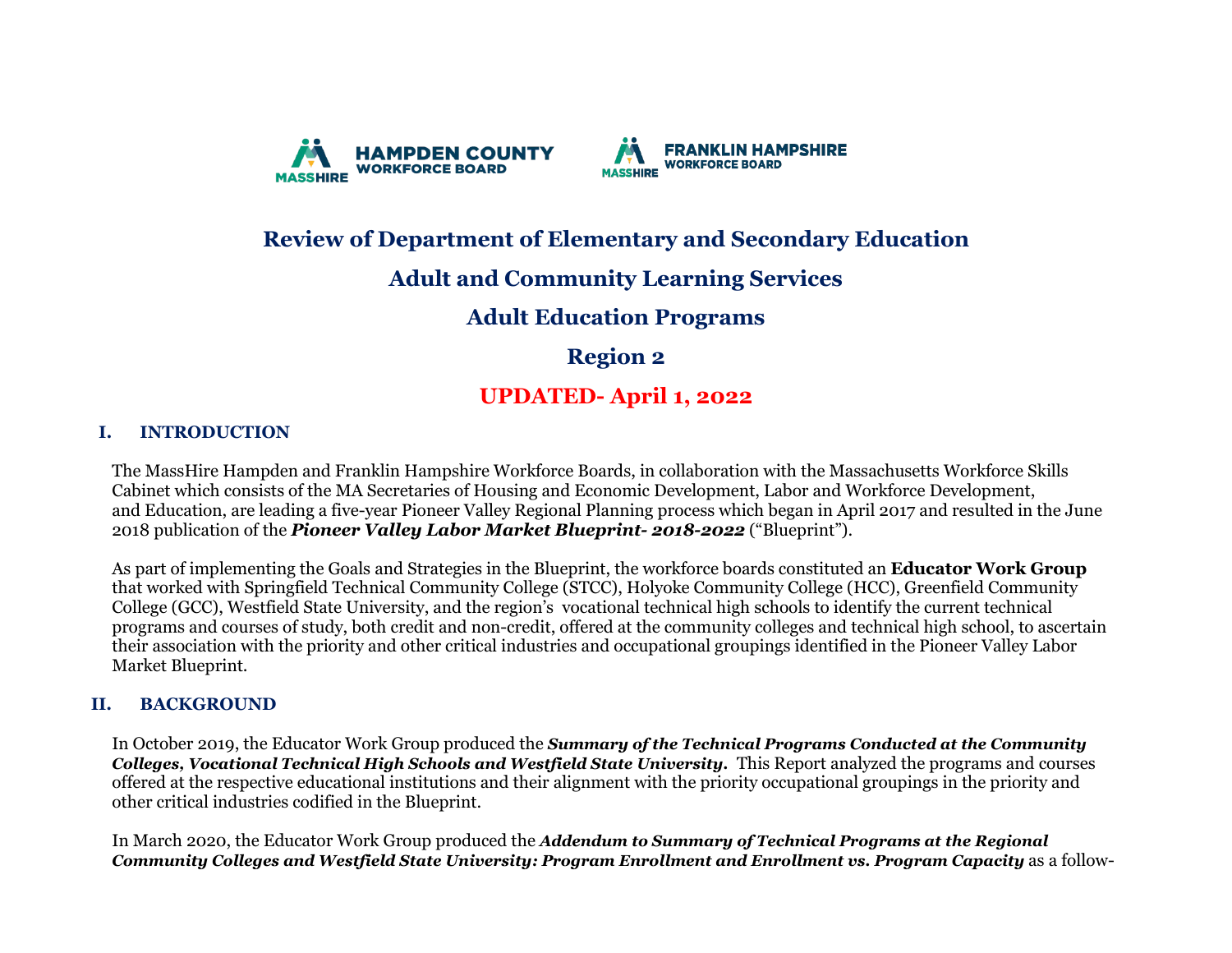up to the work tasks and deliverables in the **Summary Report**. The Addendum focused on Enrollment and Enrollment vs. Program Capacity exclusively in the programs at the regional community colleges and Westfield State University associated with the occupational groupings in the three **priority industries.**

In October 2020, the Educator Work Group produced the *Addendum- Review of Non-Credit Career Courses at the Community Colleges Related to the Healthcare and Social Assistance Industry.* The Work Group believes the ADDENDUM Report provides guidance in future decision making, and is an on-going part of our regional collaborative work to ensure the alignment of educational and career pathway programs and courses with the current and future workforce needs and requirements of business and industry.

In February 2021, the Educator Work Group produced the *Addendum- Review of Adult Education Programs.* The ADDENDUM Report focused on the program capacity of Adult Education (AE) and English for Speakers of Other Languages (ESOL) programs in Region 2 (Hampden, Hampshire, and Franklin Counties) that are funded through the Department of Elementary and Secondary Education's Adult and Community Learning Services (DESE/ACLS). The ADDENDUM provides guidance in future decision making, and is an on-going part of the regional collaborative work to ensure the alignment of educational and career pathway programs and courses with the current and future workforce needs and requirements of business and industry.

#### **III. NEW ADDENDUM- UPDATE Addendum- Review of Adult Education Programs**

The new Addendum focuses on UPDATING the FY 2022 Program (Seat) Capacity of Adult Education (AE) and English for Speakers of Other Languages (ESOL) programs in Region 2 (Hampden, Hampshire, and Franklin Counties) that are funded through the Department of Elementary and Secondary Education's Adult and Community Learning Services (DESE/ACLS). The UPDATED ADDENDUM also includes summary data on the employment states of the learners enrolled in the Adult Education programs in Region 2 in FY 2021.

The MA Workforce Skills Cabinet and the Pioneer Valley Region seek to simultaneously advance the education and career goals of AE students, and see value in doing so for both students and employers. This UPDATED review of the Adult Education data provides the following information:

- 1. Name and Location of Region 2 ACLS Funded Adult Education Training Providers
- 2. UPDATED Region 2 Seat Capacity for FY 2022
- 3. Training Schedules as Points of Access for Learners
- 4. Employment Status of the **Enrolled** Learners for FY 2021

The following two charts summarize the FY 2022 ACLS funded Adult Education and English for Speakers of Other Languages programs in Region 2.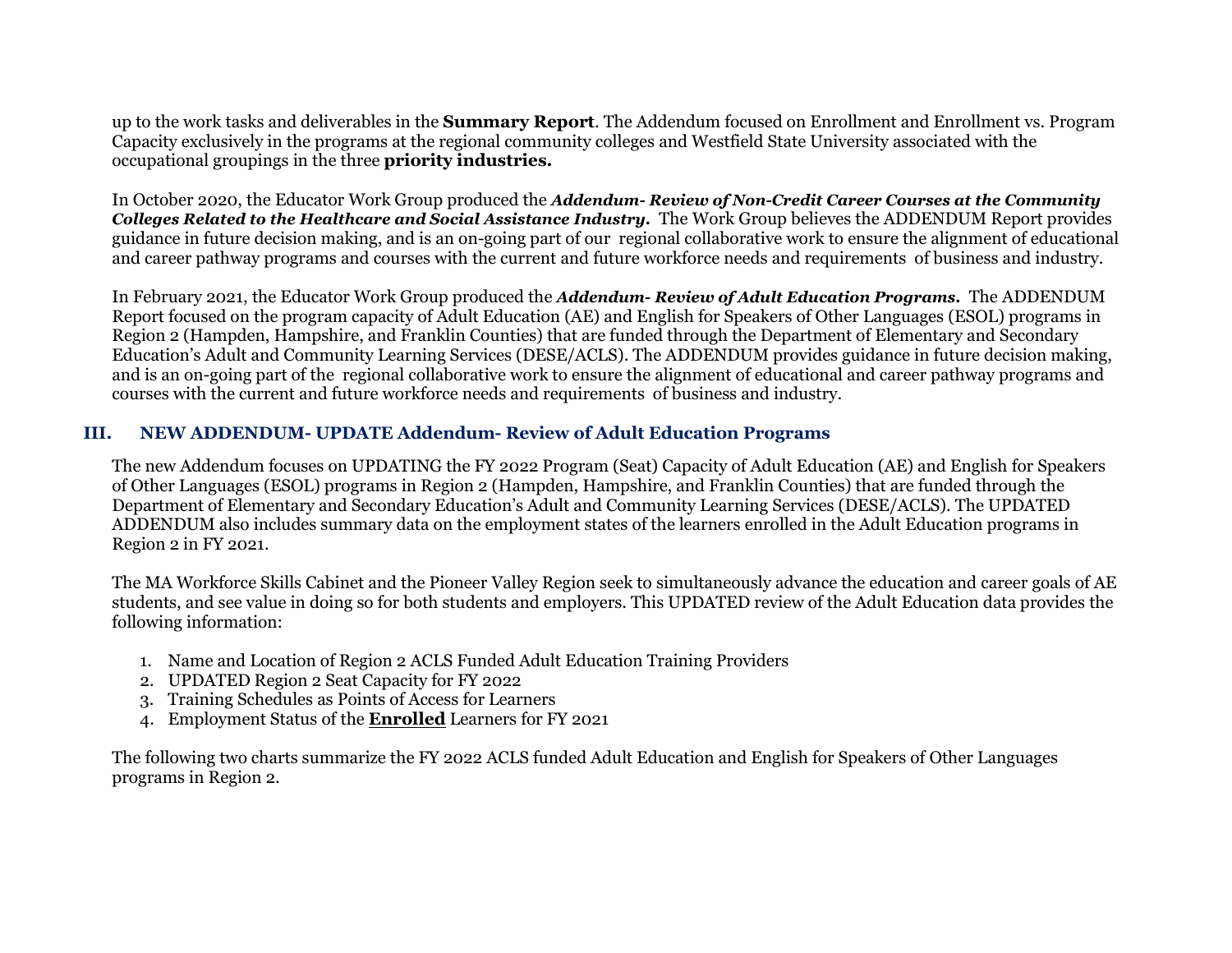| <b>Adult Education Programs</b>             | <b>Adult Education Program Capacity</b> |          |  |                   |                                 | <b>Employment Status Reported</b> |                   |                                     |  |
|---------------------------------------------|-----------------------------------------|----------|--|-------------------|---------------------------------|-----------------------------------|-------------------|-------------------------------------|--|
| <b>Hampden County</b>                       | <b>FY 2022</b>                          |          |  |                   | <b>FY2021 Enrolled Students</b> |                                   |                   |                                     |  |
| <b>Training Provider</b>                    | <b>ABE</b><br><b>Seats</b>              | Hrs./Wk. |  | <b>ESOL Seats</b> | Hrs./Wk.                        | <b>Employed</b>                   | <b>Unemployed</b> | <b>Not in Labor</b><br><b>Force</b> |  |
| <b>Hampden County</b>                       |                                         |          |  |                   |                                 |                                   |                   |                                     |  |
| <b>Springfield Technical Comm. College</b>  | 155                                     |          |  | 109               |                                 |                                   |                   |                                     |  |
| Holyoke Comm. College (Juntos)              | 110                                     |          |  | 71                |                                 |                                   |                   |                                     |  |
| <b>Ludlow Area Adult Learning Center</b>    |                                         |          |  | 120               |                                 |                                   |                   |                                     |  |
| <b>Valley Opportunity Council</b>           | 62                                      |          |  | 102               |                                 |                                   |                   |                                     |  |
| <b>Springfield</b>                          |                                         |          |  |                   |                                 |                                   |                   |                                     |  |
| STCC (Day)                                  | 73                                      | 10       |  |                   |                                 | 30%                               | 62%               | 8%                                  |  |
| <b>STCC (Eve)</b>                           | 70                                      | 5        |  |                   |                                 | 30%                               | 62%               | 8%                                  |  |
| STCC/SHA (Day)                              | 12                                      | 16       |  |                   |                                 | 44%                               | 44%               | 12%                                 |  |
| STCC/HCC (Day)                              |                                         |          |  | 55                | $9 - 11$                        | 54%                               | 41%               | 5%                                  |  |
| STCC/HCC (Eve)                              |                                         |          |  | 54                | $9 - 11$                        | 54%                               | 41%               | 5%                                  |  |
| <b>SUB-TOTAL: STCC/HCC/SHA</b>              | 155                                     |          |  | 109               |                                 |                                   |                   |                                     |  |
| <b>Chicopee</b>                             |                                         |          |  |                   |                                 |                                   |                   |                                     |  |
| <b>Valley Opportunity Council (Day)</b>     | 48                                      |          |  | 24                |                                 |                                   |                   |                                     |  |
| <b>Valley Opportunity Council (Eve)</b>     | 14                                      |          |  | 68                |                                 |                                   |                   |                                     |  |
| <b>Valley Opportunity Council (Holyoke)</b> |                                         |          |  | 10                |                                 |                                   |                   |                                     |  |
| <b>SUB-TOTAL:</b>                           | 62                                      |          |  | 102               |                                 | 46%                               | 47%               | 7%                                  |  |
| <b>Holyoke</b>                              |                                         |          |  |                   |                                 |                                   |                   |                                     |  |
| <b>HCC /Juntos Collaborative:</b>           | 110                                     |          |  | 71                |                                 | 35%                               | 35%               | 30%                                 |  |
| <b>HPS Opportunity Academy (Day)</b>        | 39                                      |          |  |                   |                                 | 15%                               | 70%               | 15%                                 |  |
| <b>Community Education Project</b>          |                                         |          |  | 71                |                                 | 46%                               | 39%               | 15%                                 |  |
| <b>HCC/ALC (Eve)</b>                        | 41                                      |          |  |                   |                                 | 64%                               | 32%               | 4%                                  |  |
| <b>Care Center</b>                          | 30                                      |          |  |                   |                                 | 7%                                | 11%               | 82%                                 |  |
| Sub-Total                                   | 110                                     |          |  | 71                |                                 |                                   |                   |                                     |  |
| <b>Ludlow</b>                               |                                         |          |  |                   |                                 |                                   |                   |                                     |  |
| <b>HCC/LAALC (Day)</b>                      |                                         |          |  | 53                | $8 - 11.5$                      |                                   |                   |                                     |  |
| <b>HCC/LAALC (Eve)</b>                      |                                         |          |  | 54                | $8 - 11.5$                      |                                   |                   |                                     |  |
| <b>HCC/West Springfield Library (Day)</b>   |                                         |          |  | 13                | 7.5                             |                                   |                   |                                     |  |
| Sub-Total                                   |                                         |          |  | 120               |                                 | 49%                               | 38%               | 13%                                 |  |
| <b>TOTAL</b>                                | 327                                     |          |  | 402               |                                 |                                   |                   |                                     |  |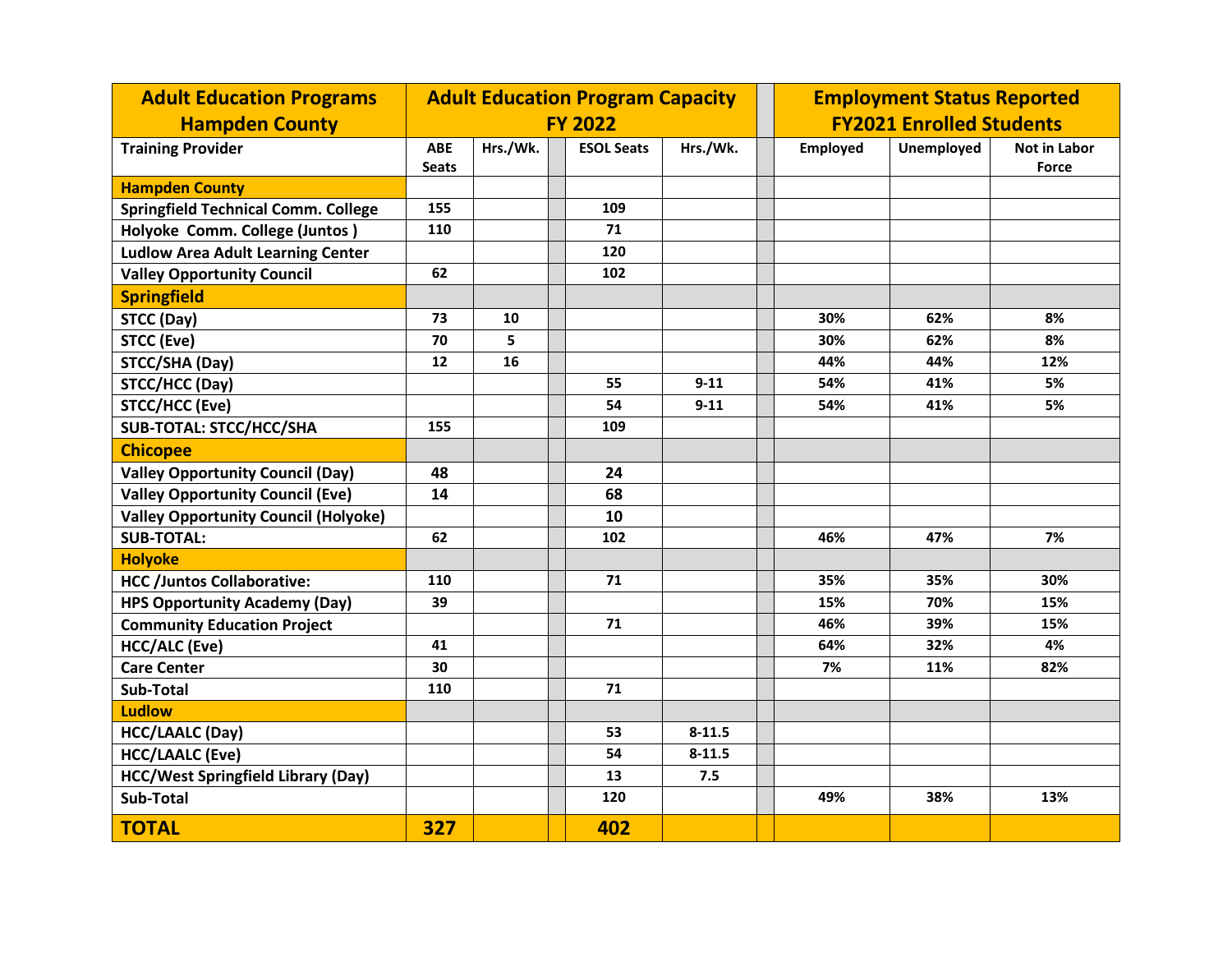| <b>Adult Education Programs</b>         | <b>Adult Education Program Capacity</b> |          |  |                   |          | <b>Employment Status Reported</b> |                   |                              |  |
|-----------------------------------------|-----------------------------------------|----------|--|-------------------|----------|-----------------------------------|-------------------|------------------------------|--|
| <b>Franklin Hampshire Counties</b>      | <b>FY 2022</b>                          |          |  |                   |          | <b>FY2021 Enrolled Students</b>   |                   |                              |  |
| <b>Training Provider</b>                | <b>ABE</b><br><b>Seats</b>              | Hrs./Wk. |  | <b>ESOL Seats</b> | Hrs./Wk. | <b>Employed</b>                   | <b>Unemployed</b> | Not in Labor<br><b>Force</b> |  |
| <b>Hampshire/Franklin County</b>        |                                         |          |  |                   |          |                                   |                   |                              |  |
| <b>The Literacy Project</b>             | 149                                     | 121.5    |  |                   |          | 39.9%                             | 41.5%             | 18.6%                        |  |
| <b>Center for New Americans</b>         |                                         |          |  | 165               | 8        | 40.1%                             | 27.8%             | 32.1%                        |  |
| <b>International Language Institute</b> |                                         |          |  | 72                | 6        | 57.6%                             | 23.5%             | 18.8%                        |  |
| <b>Northampton</b>                      |                                         |          |  |                   |          |                                   |                   |                              |  |
| <b>Literacy Project (Day)</b>           | 30                                      | 24       |  |                   |          |                                   |                   |                              |  |
| <b>Center for New Americans (Day)</b>   |                                         |          |  | 45                | 8        |                                   |                   |                              |  |
| <b>Center for New Americans (Eve)</b>   |                                         |          |  |                   |          |                                   |                   |                              |  |
| Intl Language Institute (Eve)           |                                         |          |  | 72                | 6        |                                   |                   |                              |  |
| Sub-Total                               | 30                                      |          |  | 117               |          |                                   |                   |                              |  |
| <b>Greenfield</b>                       |                                         |          |  |                   |          |                                   |                   |                              |  |
| <b>Literacy Project (Day)</b>           | 31                                      | 24.5     |  |                   |          |                                   |                   |                              |  |
| <b>Center for New Americans (Day)</b>   |                                         |          |  | 30                | 8        |                                   |                   |                              |  |
| <b>Center for New Americans (Eve)</b>   |                                         |          |  |                   |          |                                   |                   |                              |  |
| Sub-Total                               | 31                                      |          |  | 30                |          |                                   |                   |                              |  |
| <b>Amherst</b>                          |                                         |          |  |                   |          |                                   |                   |                              |  |
| <b>Literacy Project (Day)</b>           | 32                                      | 25       |  |                   |          |                                   |                   |                              |  |
| <b>Center for New Americans (Day)</b>   |                                         |          |  | 55                | 8        |                                   |                   |                              |  |
| <b>Center for New Americans (Eve)</b>   |                                         |          |  |                   |          |                                   |                   |                              |  |
| Sub-Total                               |                                         |          |  |                   |          |                                   |                   |                              |  |
| <b>Other- Synchronous/Asynchronous</b>  |                                         |          |  | 35                | 5        |                                   |                   |                              |  |
| <b>Orange</b>                           |                                         |          |  |                   |          |                                   |                   |                              |  |
| <b>Literacy Project (Day)</b>           | 25                                      | 18       |  |                   |          |                                   |                   |                              |  |
| <b>Ware</b>                             |                                         |          |  |                   |          |                                   |                   |                              |  |
| <b>Literacy Project (Day)</b>           | 26                                      | 26       |  |                   |          |                                   |                   |                              |  |
| <b>Literacy Project (Eve)</b>           | 5                                       | 4        |  |                   |          |                                   |                   |                              |  |
| Sub-Total                               | 88                                      |          |  | 90                |          |                                   |                   |                              |  |
| <b>TOTAL</b>                            | 149                                     |          |  | 237               |          |                                   |                   |                              |  |
| <b>GRAND TOTAL Region 2</b>             | 476                                     |          |  | 639               |          |                                   |                   |                              |  |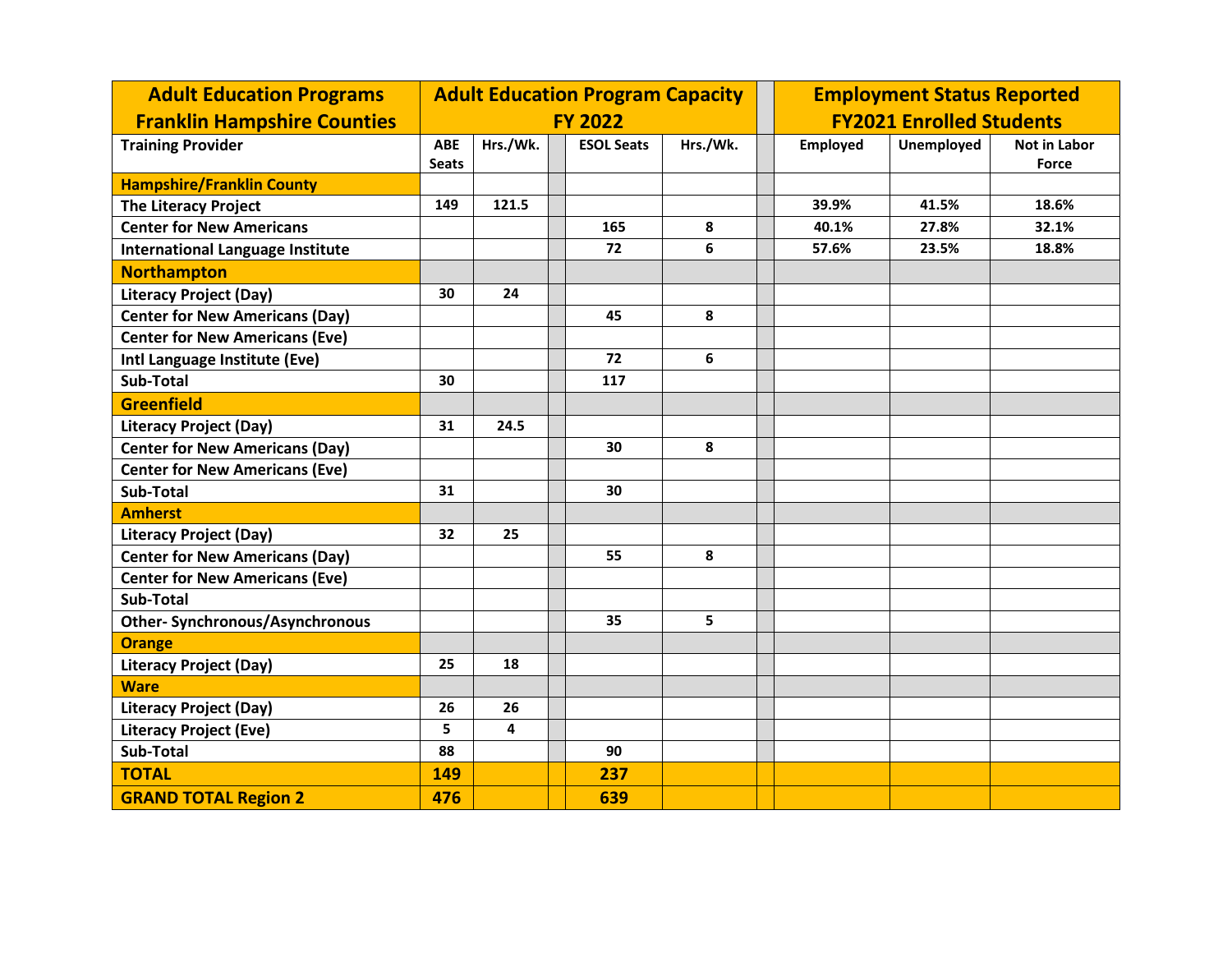#### **IV. OBSERVATIONS**

1. The Total FY **2022 Program Seat Capacity** in Region 2 is **1,115.**

| <b>County</b>             | <b>FY 2022 Program (SEAT) Capacity</b> |
|---------------------------|----------------------------------------|
| Hampden                   | 729                                    |
| <b>Franklin Hampshire</b> | 386                                    |
| <b>TOTAL</b>              | 1,115                                  |

- 2. There is a **729** Program Seat Capacity in the FY 2022 Adult and Community Learning Services (ACLS) funded Adult Education (AE) programs in Hampden County. 327 seats are allocated for Adult Basic Education, and 402 seats are allocated to providing English to Speakers of Other Languages (ESOL).
- 3. There is a **386** Program Seat Capacity in the Adult and Community Learning Services funded Adult Education programs in Franklin and Hampshire Counties. 149 seats are allocated for Adult Basic Education, and 237 seats are allocated to providing English to Speakers of Other Languages.
- 4. In FY 2021 (July 1, 2020-June 30, 2021), **1,616** learners were verified by ACLS as enrolled in an Adult Education program in Region 2 - **1,017** learners in Hampden County and **599** learners in Franklin and Hampshire Counties. Based on FY 2021 Program Seat Capacity in Region 2, and the number of learners reported enrolled in FY 2021, the learner transition rate was approximately **1.4.**
- 5. There are four (4) educational institutions/organizations (Service Providers) funded by ACLS that conduct adult education programs in Hampden County:
	- Springfield Technical Community College (STCC)
	- Juntos Collaborative (Holyoke Community College)
	- Ludlow Area Adult Learning Center (Holyoke Community College)
	- Valley Opportunity Center (VOC)
- 6. There are three (3) organizations (Service Providers) funded by ACLS that conduct adult education programs in Franklin Hampshire County:
	- The Literacy Project
	- Center for New Americans
	- International Language Institute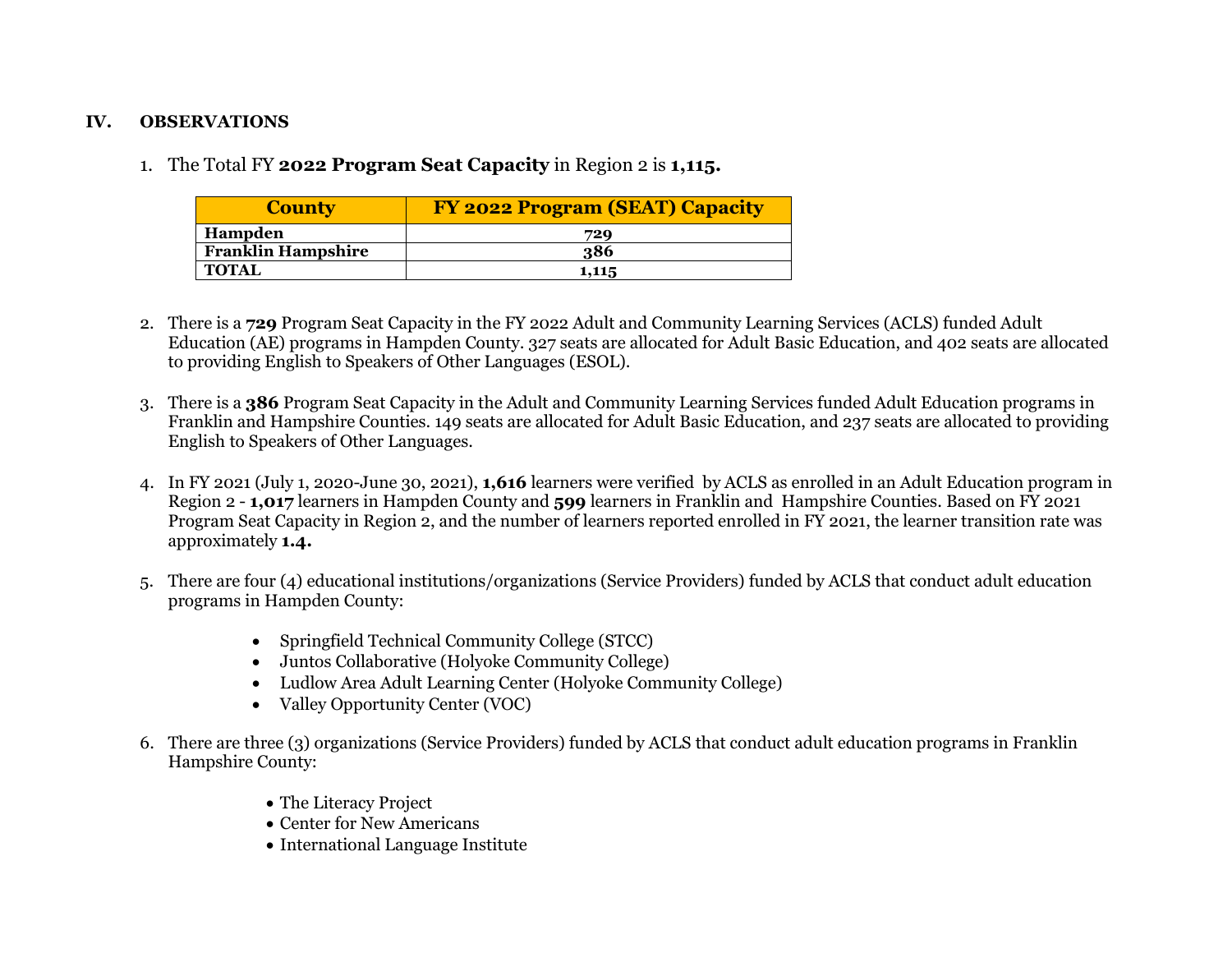- 7. Holyoke Community College, Springfield Technical Community College, and Greenfield Community Colleges offer ACLS funded **Transition to College** programs for students who have completed high school or adult education programs, but are in need of further academic, career, and other supports and services in order to be successful in college.
- 8. The **Care Center**, a program funded as a part of the Juntos Collaborative, offers programs and services targeted to young mothers and low-income women.
- 9. The **Opportunity Academy,** a program of the Holyoke Public Schools, and funded in part through ACLS funding contracted to Holyoke Community College, is a set of alternative high school pathways that allow students to continue or restart on a pathway to obtaining a high school diploma.
- 10. Adult Education programs are intentionally conducted on varying schedules that are conducive to the life cycle patterns of the enrolled learners.
- 11. Significant percentages of the learners' **formally enrolled** in the AE programs in Region 2 are employed on a full time or part time basis. The percentages change as learners' transition in and out of the AE programs.
- 12. All AE programs employ a Career Advisor who is responsible for providing educational and career pathway services, and supports to the enrolled learners.
- 13. All AE programs have an integrated and coordinated connection to the MassHire One Stop Career Centers in their respective regions for the provision of job training, job matching, and career information services.
- 14. Adult Education service providers implement programs and services that integrate and connect program learners with workbased learning experiences, including occupational training, internships, and job shadowing.
- 15. Each AE program has the capacity and infrastructure to deliver instruction in virtual modalities using appropriate educational software and technology platforms, and implemented many successful delivery models in 2021.
- 16. Each AE program utilizes a myriad of instructional methodologies to deliver instruction to a wide range of learners with different learning styles and capabilities.

 **April 2022**